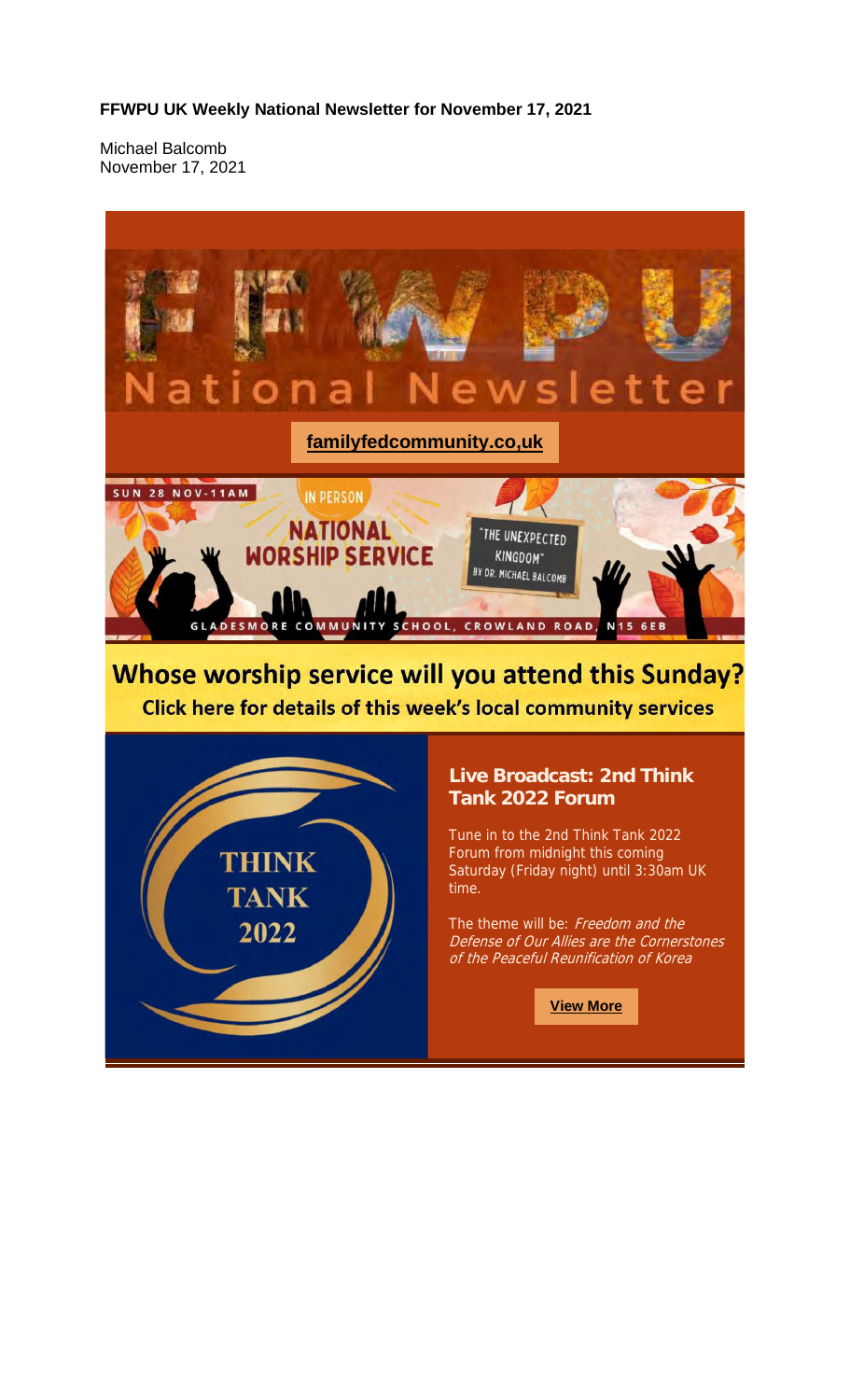## **Council of Communities Returns!**

After over a year and a half of being held online, the Council Of Communities returned for its first in-person gathering since January 2020.

Check out the **photo gallery** on our website and **FFWPU UK Facebook page**.

**View More**





### **New Conflict Resolution Policy is Available to View**

Over the weekend, at the Council of Communities meeting in Derbyshire, it was agreed that FFWPU-UK would implement a new conflict resolution policy into the organisation.

**View More**

# **Online Coffee Afternoon for Bereaved Families & Friends**

The Seonghwa Ministry is hosting an informal online meet-up later this month for bereaved families and friends to share together, read True Parents' words, and enjoy a cup of tea or coffee.

**View More**

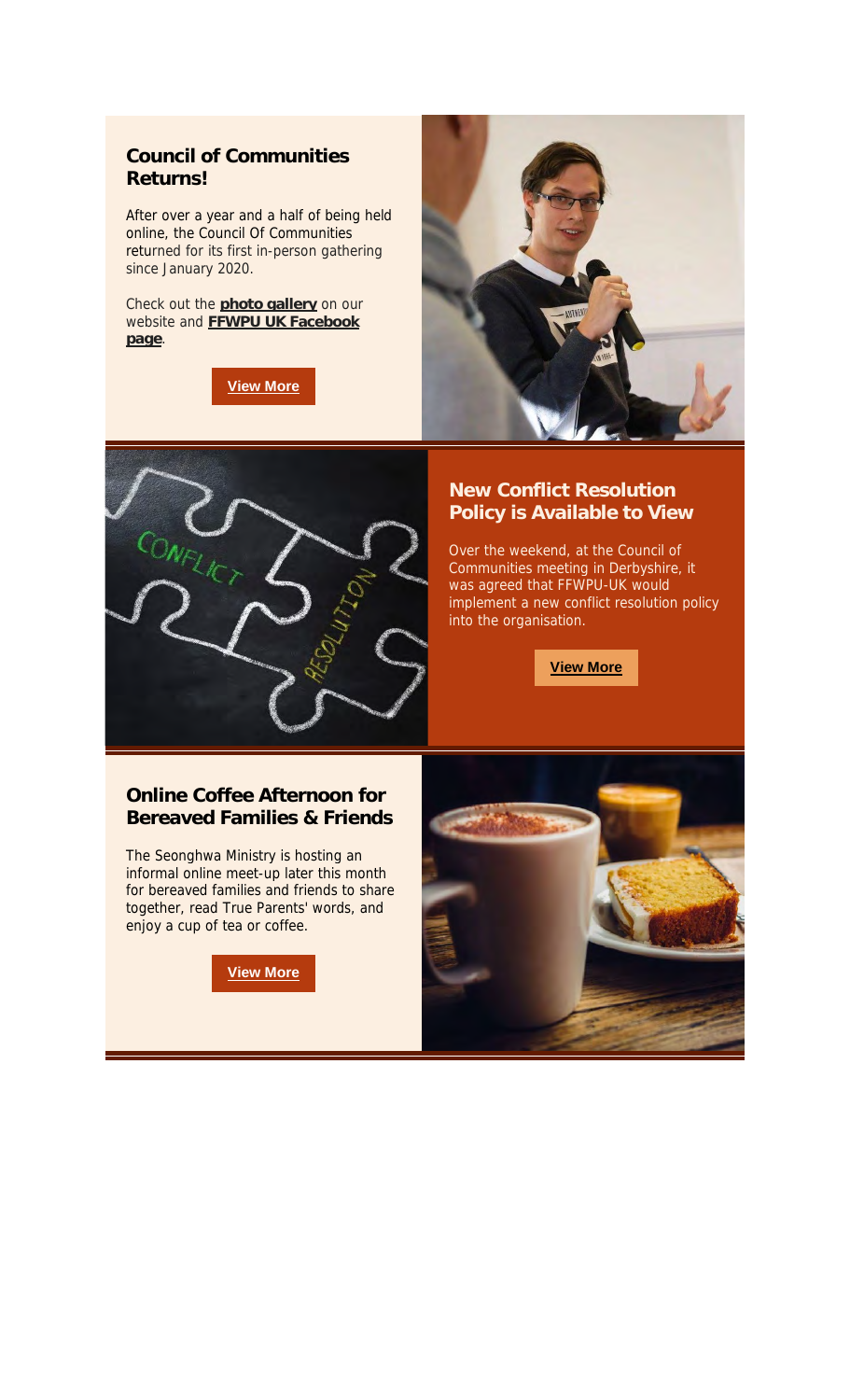

### **Interact Webinar Series: "My Matching Testimony"**

The theme of the upcoming session next Saturday will be: "My Matching Testimony".

The Interact webinar series is aimed at single blessed children aged 24+ and offers a platform for connection, selfdevelopment and preparation for the Blessing.

**View More**

### **Global Parents Matching Convocation**

BFD EUME is hosting an online event next month for the parents of blessed children who wish to receive an international/ intercultural Blessing.

**View More**





# **True Peace Magazine - November 2021 Edition**

True Parents' messages featured in this issue include:

- True Parents' Philosophy of Life and Their Public Life
- The Importance of Cheonbo Families - The Way Forward to A World of True Peace

**View More**

#### **AFFILIATED ORGANISATIONS**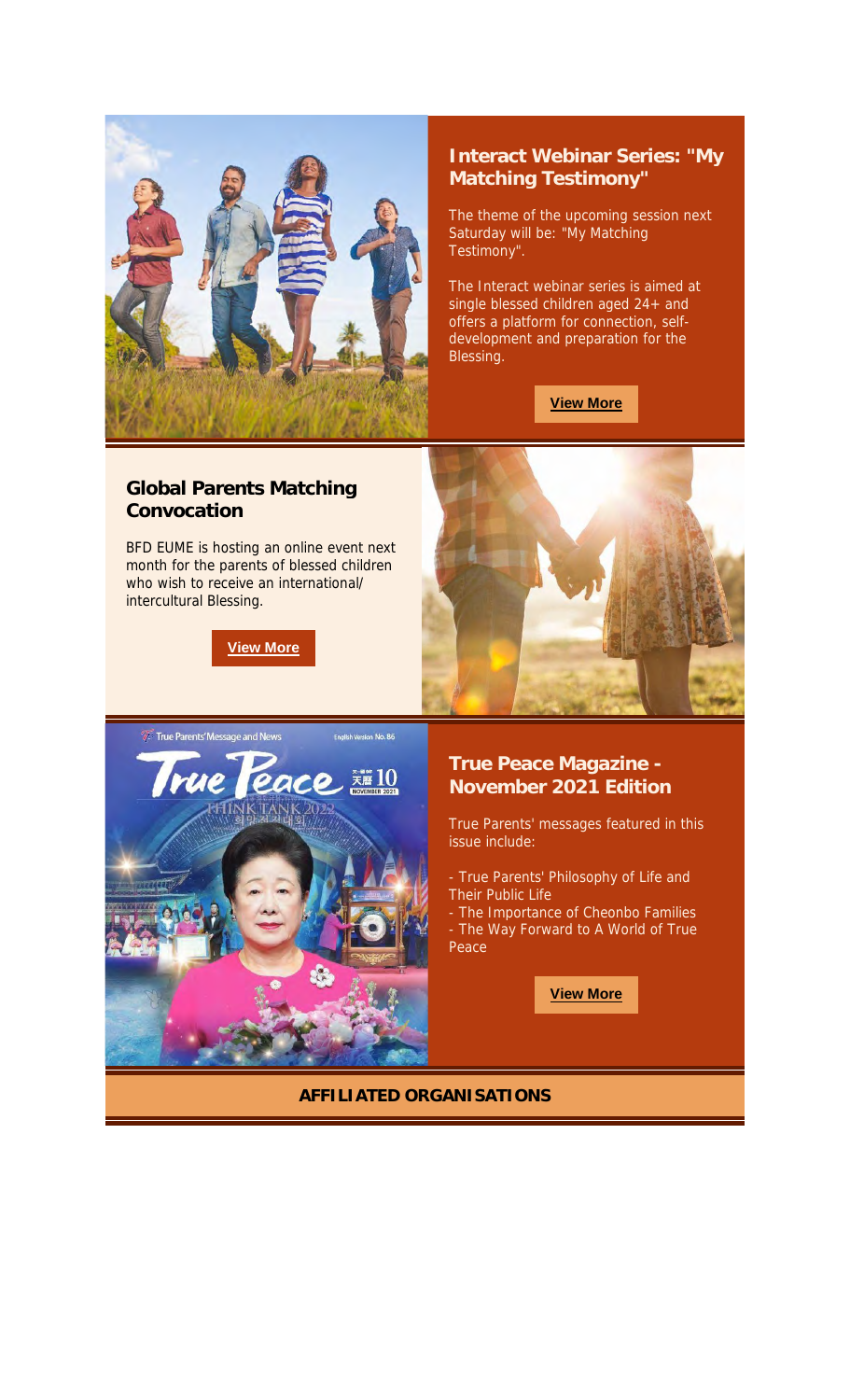